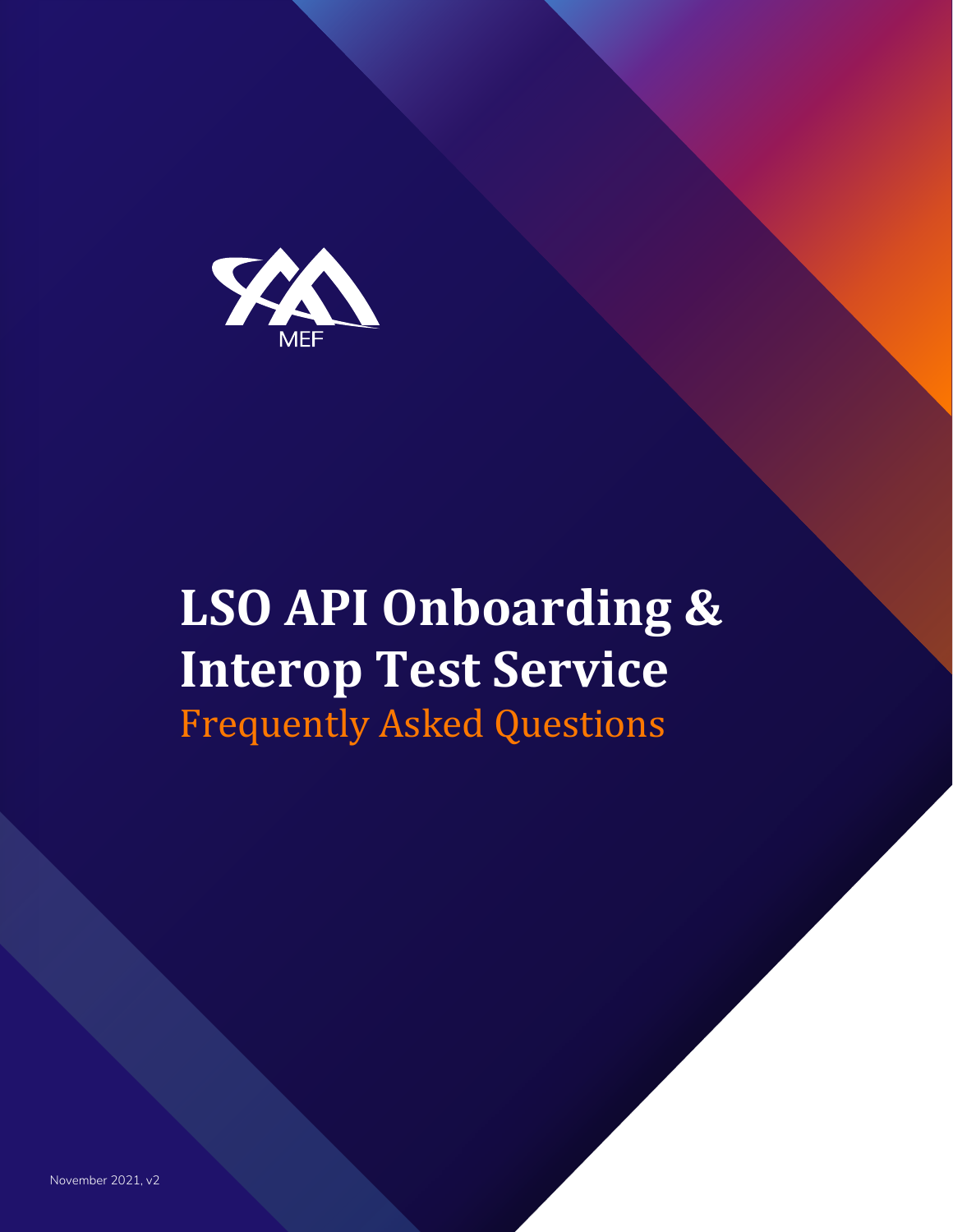

# <span id="page-1-0"></span>**Summary**

This FAQ addresses key questions about MEF's LSO API Onboarding and Interop Testing (OIT) Service, which is designed to accelerate adoption of LSO Sonata APIs for automation of business functions between communications service providers. The OIT Service entered general availability in October 2021. Two additional FAQs are available on MEF 3.0 LSO Sonata APIs in general and MEF 3.0 LSO Sonata certification, which is also scheduled for general availability in October.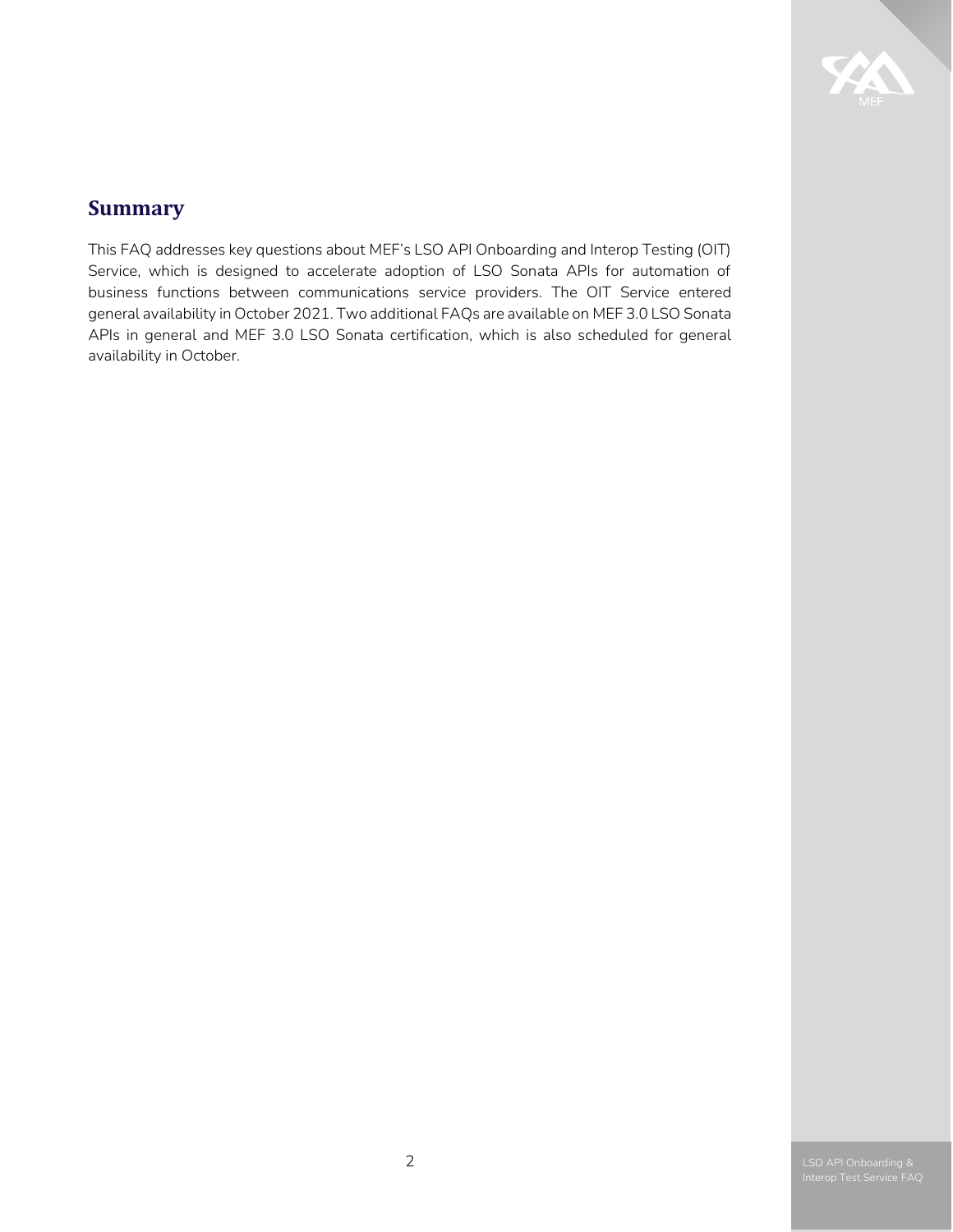# X

# **Contents**

| 1.                                                                                                                                                                                   |                                                                                        |  |  |  |
|--------------------------------------------------------------------------------------------------------------------------------------------------------------------------------------|----------------------------------------------------------------------------------------|--|--|--|
| 2.                                                                                                                                                                                   | What roles are performed by the OIT Service in the LSO Sonata adoption lifecycle? 4    |  |  |  |
| 3.                                                                                                                                                                                   |                                                                                        |  |  |  |
| 4.                                                                                                                                                                                   | What features are available today and in the future for the OIT Service?5              |  |  |  |
|                                                                                                                                                                                      |                                                                                        |  |  |  |
| 5.                                                                                                                                                                                   | What is the market demand for both LSO Sonata APIs and the OIT Service? 7              |  |  |  |
| 6.                                                                                                                                                                                   |                                                                                        |  |  |  |
| 7.                                                                                                                                                                                   |                                                                                        |  |  |  |
|                                                                                                                                                                                      |                                                                                        |  |  |  |
| 8.                                                                                                                                                                                   |                                                                                        |  |  |  |
| 9.                                                                                                                                                                                   |                                                                                        |  |  |  |
| 10.                                                                                                                                                                                  |                                                                                        |  |  |  |
|                                                                                                                                                                                      |                                                                                        |  |  |  |
| 11.                                                                                                                                                                                  | How will providers use the OIT Service, and what are the main scenarios?  10           |  |  |  |
|                                                                                                                                                                                      |                                                                                        |  |  |  |
| 12.                                                                                                                                                                                  | How does the OIT Service relate to MEF 3.0 LSO Sonata certification? 11                |  |  |  |
| Do you expect companies to use the OIT Service before starting the certification process<br>13.<br>or could a company certify before entering production with a specific partner? 11 |                                                                                        |  |  |  |
| 14.                                                                                                                                                                                  | How much work is required for certification if a company has successfully used the OIT |  |  |  |
|                                                                                                                                                                                      |                                                                                        |  |  |  |
| 15.                                                                                                                                                                                  |                                                                                        |  |  |  |
| 16.                                                                                                                                                                                  |                                                                                        |  |  |  |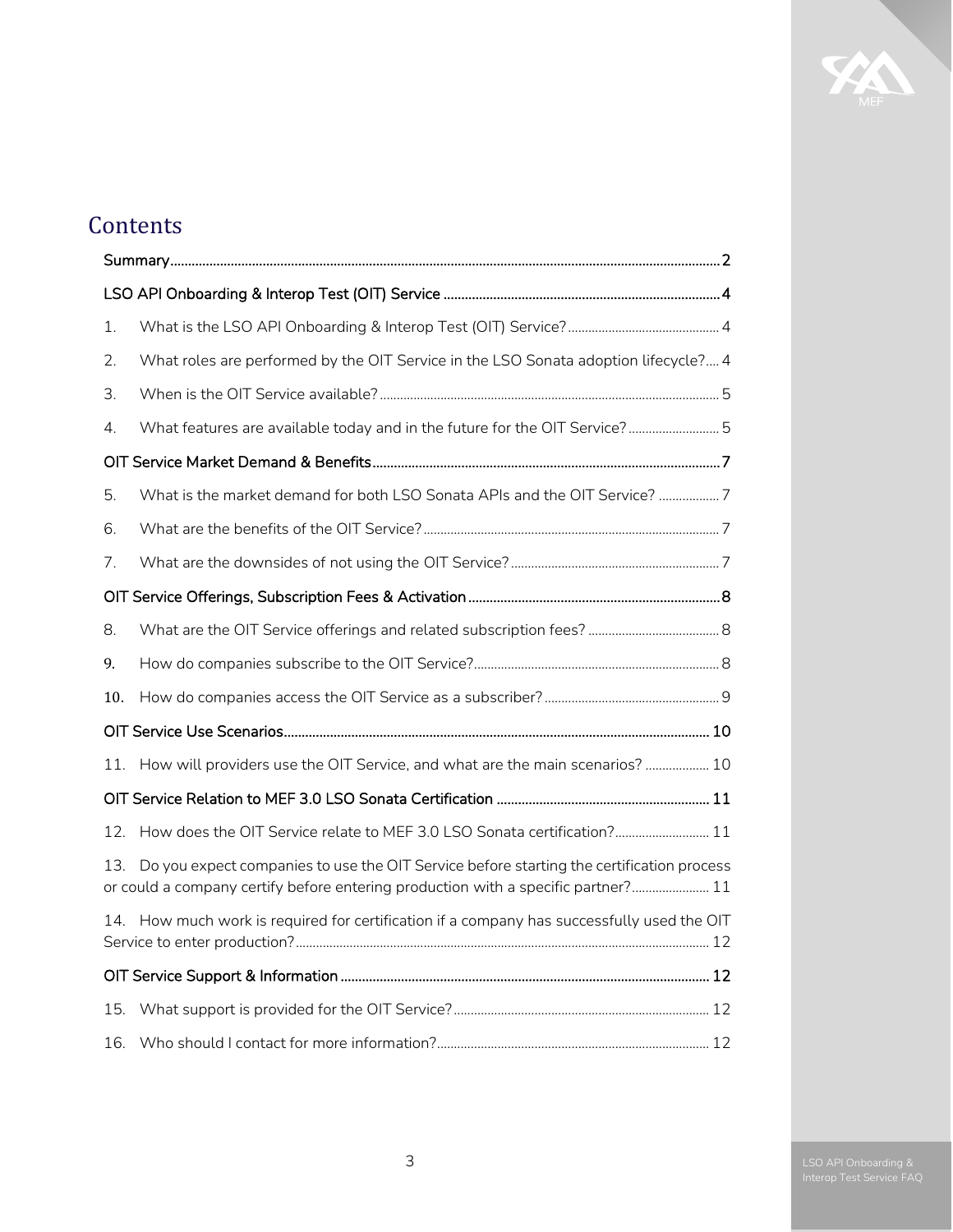

# <span id="page-3-0"></span>**LSO API Onboarding & Interop Test (OIT) Service**

# <span id="page-3-1"></span>1. What is the LSO API Onboarding & Interop Test (OIT) Service?

MEF's LSO API Onboarding & Interop Test (OIT) Service provides an efficient, predictable, and scalable solution that service providers can use to test their implementation of LSO Sonata APIs and to perform interop testing with partners. It consists of software-based LSO Sonata Buyer & Seller emulators hosted on a dedicated public cloud server for a subscriber.



#### OIT Service Components

# <span id="page-3-2"></span>2. What roles are performed by the OIT Service in the LSO Sonata adoption lifecycle?

The diagram below highlights the stages of the adoption lifecycle that the OIT Service supports.



#### OIT Service & LSO Sonata Adoption Lifecycle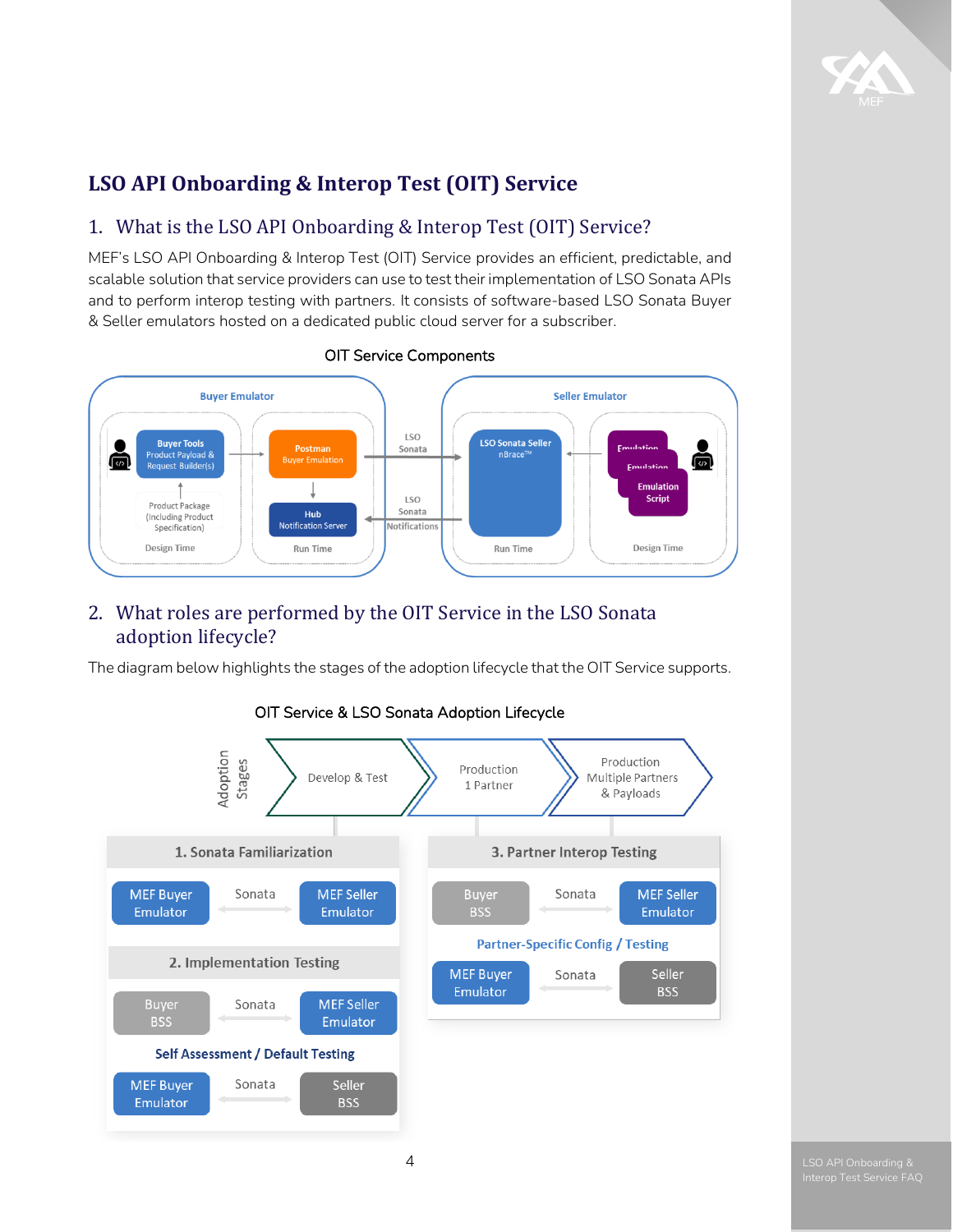

The OIT Service performs the following roles, with testing aligned to the MEF 92.1 LSO [Cantata/Sonata Test Requirements draft standard.](https://www.mef.net/resources/mef-92-1-lso-cantata-sonata-test-requirements/)

- 1. LSO Sonata familiarization. Run the Buyer and Seller emulators with default configurations (test requests/response and product payloads) to familiarize with LSO Sonata APIs.
- 2. **Implementation testing**. Perform self-assessment by testing against MEF's reference implementations of LSO Sonata.
- 3. Partner interop testing. (1) Prepare an emulator configuration to match specific scenarios/configurations so this can be shared with partners and (2) Load partnerspecific configurations shared by partners for interop testing.

#### <span id="page-4-0"></span>3. When is the OIT Service available?

Offered through Amartus, a MEF-Authorized Test and Certification Partner, the OIT Service entered general availability in October 2021.

#### <span id="page-4-1"></span>4. What features are available today and in the future for the OIT Service?

The purpose of the OIT Service is to help service providers achieve and maintain interoperability for their LSO Sonata implementation with those of their partners. Providers who implement the APIs typically choose a subset of core behaviors defined in MEF W92.1. The service aims to prioritize support for those core behaviors identified in consultation with members on an ongoing basis.

The OIT Service is offered as a subscription-based, one-click public cloud hosted service (AWS) where each member who subscribes to the service will be given their own dedicated server with LSO Sonata Buyer and Seller emulators installed. The subscription will provide set up, support, and maintenance of the service.

Key features in the GA release are summarized below and elaborated upon on the next page. The aim beyond the GA release is to extend support to keep pace with new SDK releases and features based on the LSO roadmap.

| Entity                                | <b>Business Functions</b>                                                                   |
|---------------------------------------|---------------------------------------------------------------------------------------------|
| Buyer, Seller                         | Address validation                                                                          |
| <b>LSO Sonata SDK Release Support</b> | Site query<br>Product offering qualification<br>Ouote<br>Product Order<br>Product Inventory |
| Billie, R4                            |                                                                                             |
| <b>Product Payload</b>                |                                                                                             |
| CE Access E-Line                      |                                                                                             |

#### OIT Service – Summary of Features Available in October 2021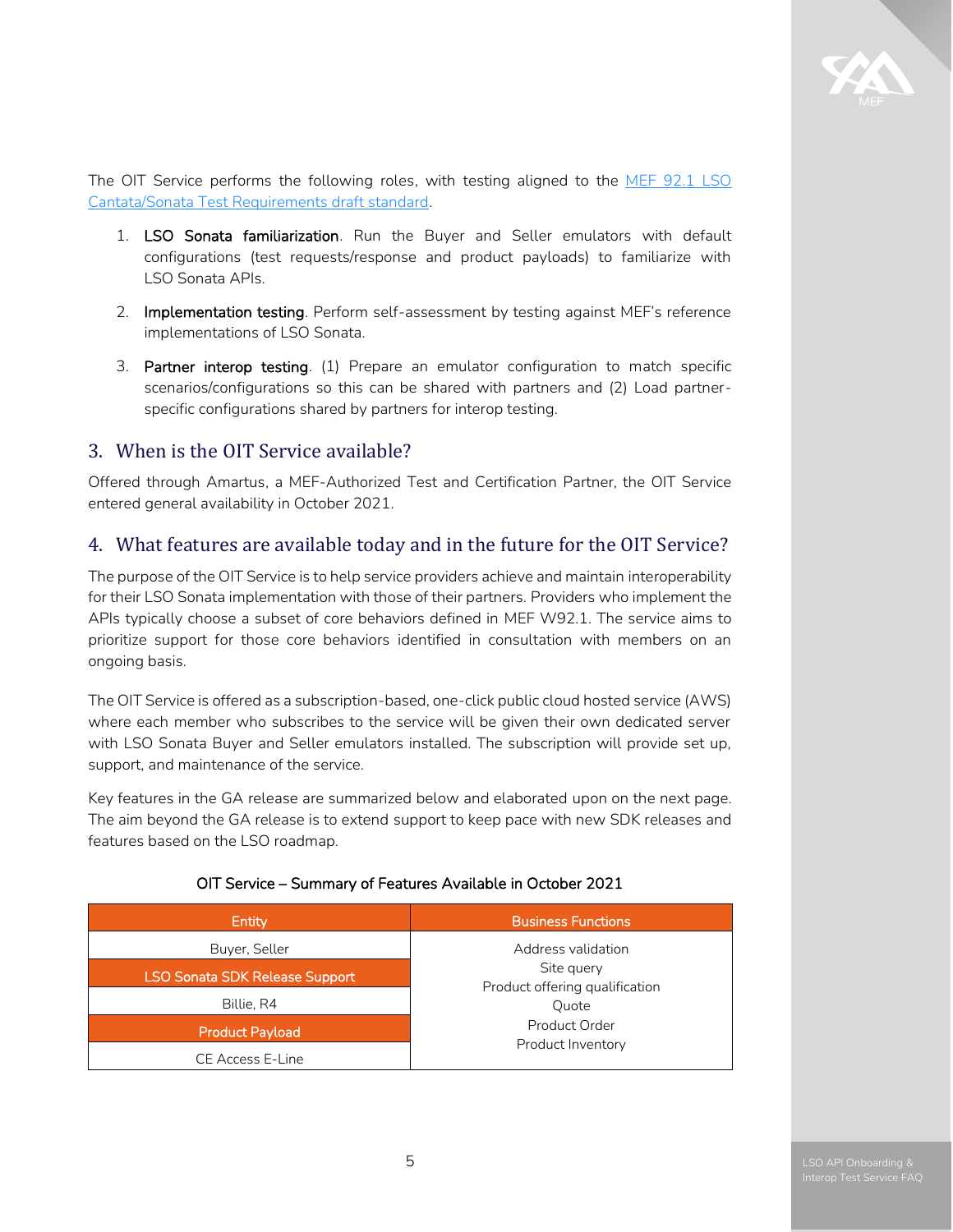

| <b>Buyer Emulator</b>                                                                                                                                                                                                                                                                       | <b>Seller Emulator</b>                                                                                                               |  |  |  |
|---------------------------------------------------------------------------------------------------------------------------------------------------------------------------------------------------------------------------------------------------------------------------------------------|--------------------------------------------------------------------------------------------------------------------------------------|--|--|--|
| LSO Sonata SDK Release Support (Billie, R4)                                                                                                                                                                                                                                                 |                                                                                                                                      |  |  |  |
| Address validation - fielded address format                                                                                                                                                                                                                                                 |                                                                                                                                      |  |  |  |
| Site query - site inventory imported into emulator                                                                                                                                                                                                                                          |                                                                                                                                      |  |  |  |
|                                                                                                                                                                                                                                                                                             | Product offering qualification - mode: synchronous & asynchronous with state change notifications                                    |  |  |  |
|                                                                                                                                                                                                                                                                                             | Quote - mode: synchronous & asynchronous with state change notifications                                                             |  |  |  |
| Product Order - mode: synchronous & asynchronous with state change notifications                                                                                                                                                                                                            |                                                                                                                                      |  |  |  |
| - Create Product Order (add, modify, delete)<br>- Cancel in-flight Product Order<br>- Initiate charge (Billie only)<br>- Respond to charge (Billie only)<br>- Register for notifications<br>- Send notifications<br>Get Product Orders' list (R4 only)<br>Get Product Order by ID (R4 only) |                                                                                                                                      |  |  |  |
| Product inventory                                                                                                                                                                                                                                                                           |                                                                                                                                      |  |  |  |
|                                                                                                                                                                                                                                                                                             | <b>Product Payload Support</b>                                                                                                       |  |  |  |
| Run-time onboarding & config of Product Packages (Product Schema + Validation logic) to be<br>exposed as products over LSO Sonata APIs<br>MEF CE Access E-Line product reference example                                                                                                    |                                                                                                                                      |  |  |  |
| <b>Product Payload Builder</b>                                                                                                                                                                                                                                                              | <b>External Address Service Integration Support</b>                                                                                  |  |  |  |
| Guided UI wizards for step-by-step building of<br>product payloads for use in LSO Sonata test<br>requests for both positive and negative tests                                                                                                                                              | Plug-and-play support for external address<br>validation/normalization services, including<br>mocks                                  |  |  |  |
| <b>Request Template Builder</b>                                                                                                                                                                                                                                                             | <b>Test Data Management</b>                                                                                                          |  |  |  |
| Guided UI wizards for wrapping user defined<br>product payloads into LSO Sonata Request<br>Envelope (POQ, Quote, Order) and generation of<br>JSON document, which can be incorporated into<br>Postman test scripts                                                                          | Ability to import and manage an inventory of test<br>data including addresses, sites and ENNIs                                       |  |  |  |
| <b>Test Data Management</b>                                                                                                                                                                                                                                                                 | Action Rules & Workflow Customization                                                                                                |  |  |  |
| Ability to manage inventory & relationships for<br>Product, Site, Address, PQO, Quote and Order                                                                                                                                                                                             | Easy means to introduce Provider specific<br>behaviors (emulation scripts) for processing and<br>responding to incoming API requests |  |  |  |
| MEF W92.1 Test Case Support                                                                                                                                                                                                                                                                 | Set of matching, pre-defined emulator scripts for                                                                                    |  |  |  |
| Ability to generate test case requests using                                                                                                                                                                                                                                                | processing and responding to the default suite of                                                                                    |  |  |  |
| Product Payload/Request builders                                                                                                                                                                                                                                                            | test request supported in the Buyer emulator                                                                                         |  |  |  |
| Example suite of tests - subset of MEF W92.1                                                                                                                                                                                                                                                | <b>API Security</b>                                                                                                                  |  |  |  |
| test requirements test cases                                                                                                                                                                                                                                                                |                                                                                                                                      |  |  |  |
| Postman™ Test Tool Execution Environment<br>For executing test requests and managing results                                                                                                                                                                                                | Support for OAuth 2.0, Basic HTTP                                                                                                    |  |  |  |
|                                                                                                                                                                                                                                                                                             |                                                                                                                                      |  |  |  |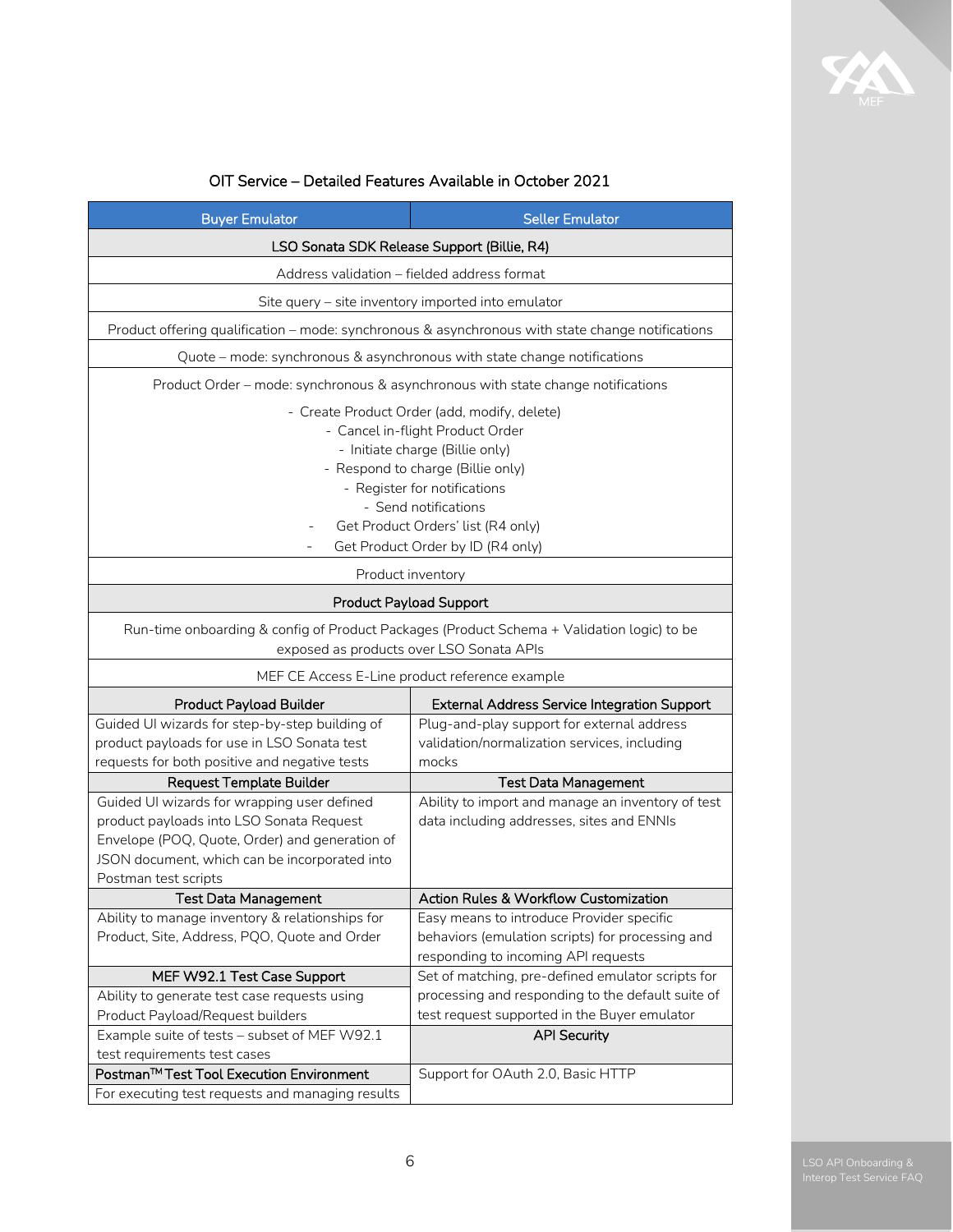

# <span id="page-6-0"></span>**OIT Service Market Demand & Benefits**

# <span id="page-6-1"></span>5. What is the market demand for both LSO Sonata APIs and the OIT Service?

New research from MEF indicates a growing number of service providers are embracing LSO Sonata APIs for automation of inter-provider business functions that will enable them to accelerate service delivery, speed time to revenue, and improve customer experience. The pace of the transition to LSO Sonata APIs has picked up significantly with the latest "Billie" LSO SDK Release in June 2021.

At least 29 companies are either in production with LSO Sonata or intend to be by the end of 2023, including 23 companies by the end of June 2022.

25 service providers have said they will at least consider subscribing to the OIT Service, with 64% of survey respondents call it a "must have."

#### <span id="page-6-2"></span>6. What are the benefits of the OIT Service?

MEF research indicates a strong majority of surveyed respondents see high value across multiple OIT Service benefits. Key benefits include:

- 1. More easily test against MEF's reference implementations of LSO Sonata
- 2. Test partner-specific configurations
- 3. Test with emulators including partner-specific configs at any time (not limited by time zone differences)
- 4. Develop and test against new LSO releases
- 5. Significantly reduce the cost and effort of onboarding a partner (estimated 80% 90% savings)
- 6. Scale the number of partners that can be onboarded in parallel (estimated 10x improvement)
	- More quickly build a network of automated partners
	- More easily predict, plan, and schedule partner onboarding
	- Engage with a broader range of partners including a larger number of smaller providers – than would be otherwise possible

#### <span id="page-6-3"></span>7. What are the downsides of not using the OIT Service?

Service providers without the OIT Service need to work from MEF's standard specification documents, API definitions, and developer guides, which can lead to different interpretations and basic coding errors. This makes it time intensive for both partners who end up with prolonged cycles to resolve differences and issues. The OIT Service allows each partner to work independently to get their respective implementations in good shape before engaging in interop.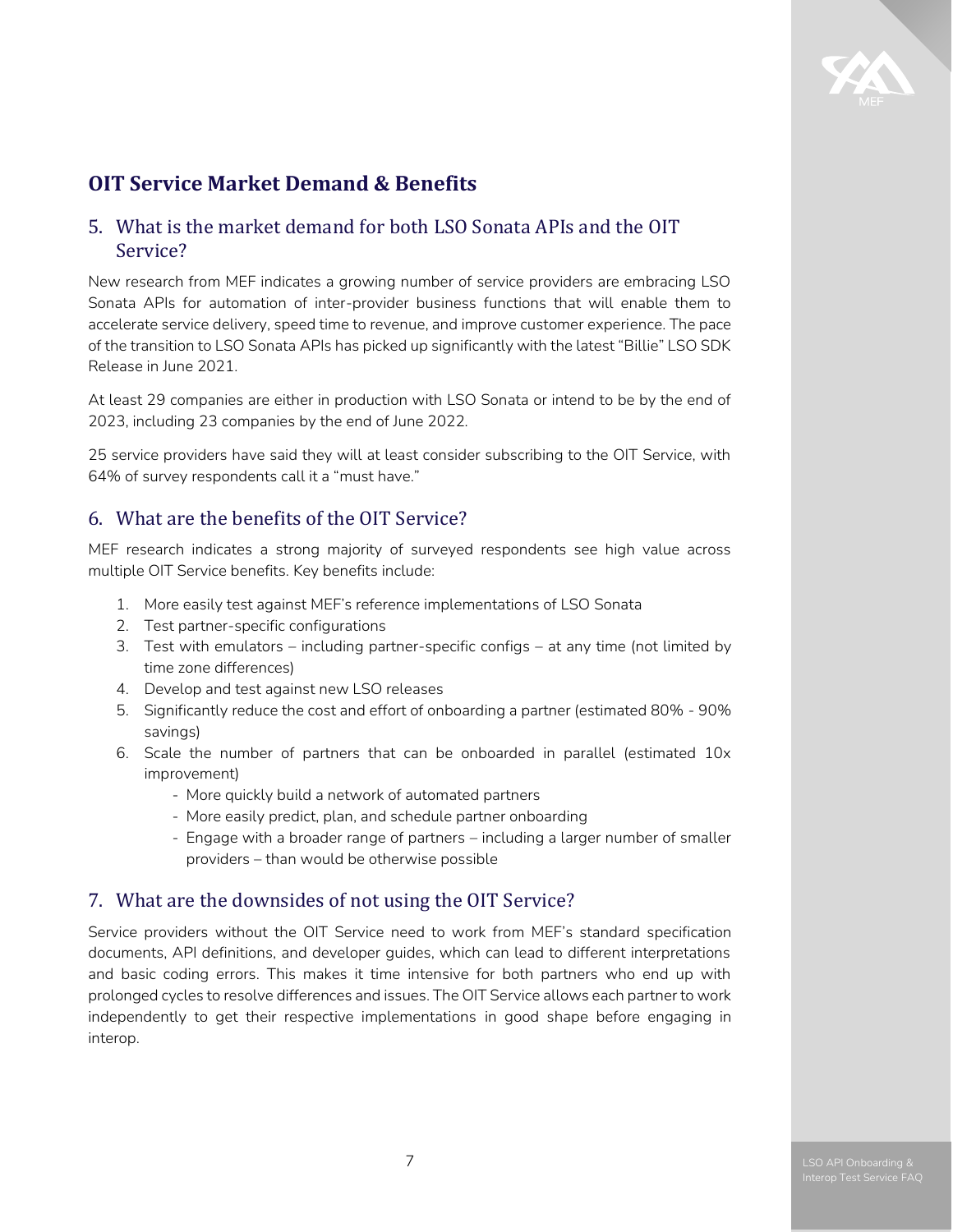

# <span id="page-7-0"></span>**OIT Service Offerings, Subscription Fees & Activation**

# <span id="page-7-1"></span>8. What are the OIT Service offerings and related subscription fees?

Below is a summary of the OIT Service offerings. Contact *LSOOIT@mef.net* for additional pricing information and to order the service.

| <b>Offerings</b>                                                                                     | <b>Description</b>                     | Fees & Options                          |  |  |  |  |
|------------------------------------------------------------------------------------------------------|----------------------------------------|-----------------------------------------|--|--|--|--|
| <b>Access to Default</b>                                                                             | Right to use default emulator(s) for   | \$12,000 for 12 months or               |  |  |  |  |
| Emulators – Buyer                                                                                    | LSO Sonata implementation testing      | \$4,000 for 3 months                    |  |  |  |  |
| & Seller Pair                                                                                        |                                        |                                         |  |  |  |  |
|                                                                                                      | Right to use emulators to prepare      |                                         |  |  |  |  |
|                                                                                                      | specific scenarios/configurations so   |                                         |  |  |  |  |
|                                                                                                      | this can be shared with partners for   |                                         |  |  |  |  |
|                                                                                                      | interop testing                        |                                         |  |  |  |  |
| Use of Emulators                                                                                     | Right to share or use partner-specific | \$5,000 for a single partner emulator   |  |  |  |  |
| for Partner-                                                                                         | emulator configurations for            | config access for 12 months             |  |  |  |  |
| <b>Specific Emulator</b>                                                                             | interoperability testing with partners |                                         |  |  |  |  |
| Configuration(s)                                                                                     |                                        | \$21,250 for pack of 5 partner emulator |  |  |  |  |
|                                                                                                      |                                        | configs for 12 months each              |  |  |  |  |
|                                                                                                      |                                        |                                         |  |  |  |  |
|                                                                                                      |                                        | \$35,000 for pack of 10 partner         |  |  |  |  |
|                                                                                                      |                                        | emulator configs for 12 months each     |  |  |  |  |
| • Fees do not include AWS server hosting cost (estimated \$1,200 per year), MEF fee of 7.5%, and     |                                        |                                         |  |  |  |  |
| applicable taxes.                                                                                    |                                        |                                         |  |  |  |  |
| • Each partner config must be registered within 12 months of purchase and can be used for 12         |                                        |                                         |  |  |  |  |
| months starting from the time of first registration, provided that the subscriber remains a MEF      |                                        |                                         |  |  |  |  |
| Member in good standing for that period.                                                             |                                        |                                         |  |  |  |  |
| • Partner config right to use allows for use of all upgrades and updates to the config a partner may |                                        |                                         |  |  |  |  |
| provide within the 12-month period.                                                                  |                                        |                                         |  |  |  |  |
| • Use of emulators for partner-specific configs requires an active default emulator subscription.    |                                        |                                         |  |  |  |  |
|                                                                                                      |                                        |                                         |  |  |  |  |

#### OIT Service Offerings & Subscription Fees

# <span id="page-7-2"></span>9. How do companies subscribe to the OIT Service?

The following describes the steps for subscribers to register for and purchase the OIT Service.

- Subscribe online via a secure dedicated page in a customer portal. Additionally, the Amartus sales team will be available to support the process and answer questions.
- Subscriber will be asked to provide details, such as contact details, as well as information required for billing, including name, address, tax ID, and authorized signatory.
- Subscribers will be presented with the Terms & Conditions of the service in a "Click to Agree" form, a legal agreement between Amartus and the subscriber company. This agreement covers all standard terms for accessing a hosted service of this nature.
- After checking the box to accept the T&Cs, subscribers will be able to select the specific offering they wish to subscribe to (see answer to previous question).
- Each subscriber purchase will be recorded.
- The invoicing and billing process will be initiated.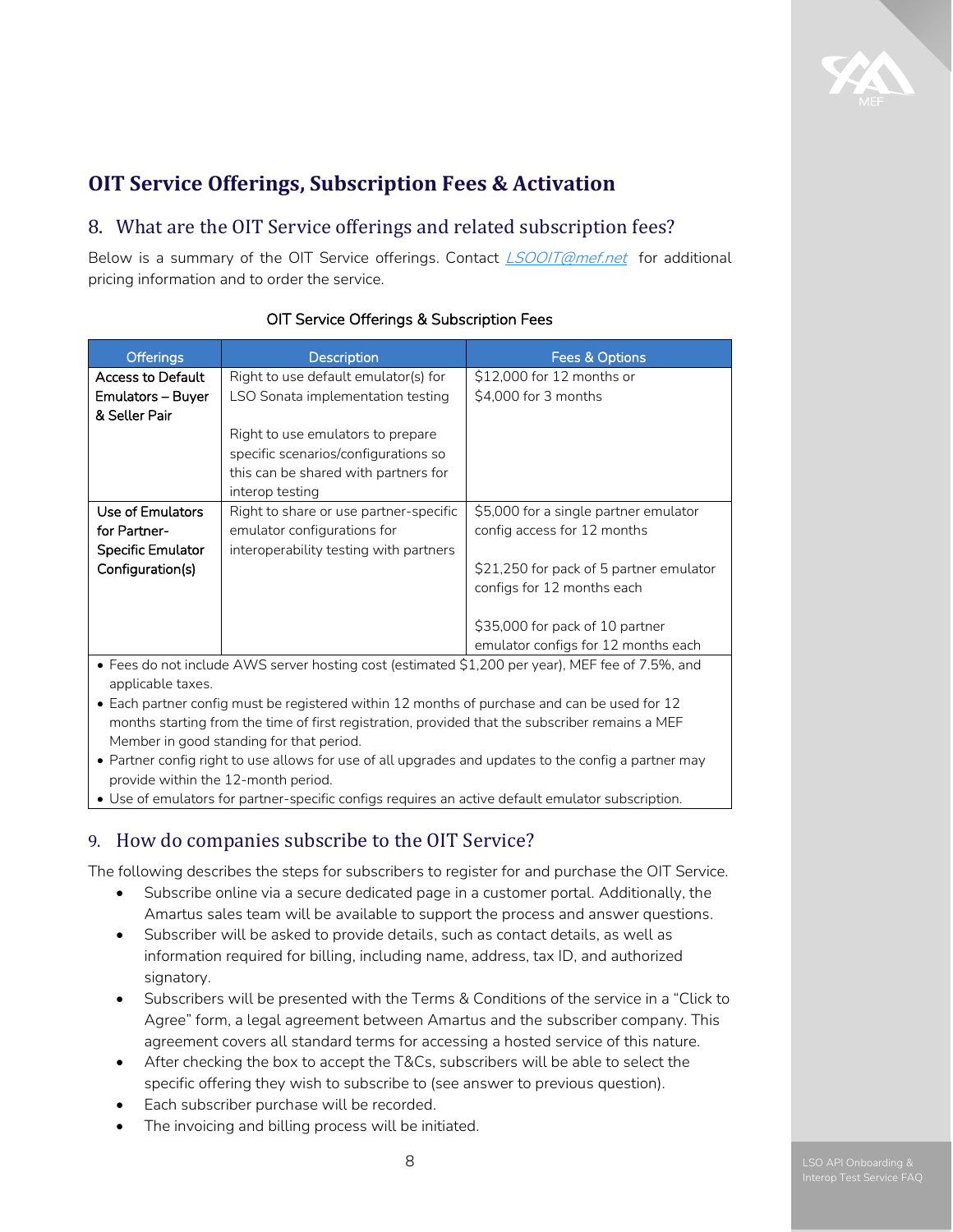

#### <span id="page-8-0"></span>10. How do companies access the OIT Service as a subscriber?

Below are the steps to activate the subscription and start using the OIT Service. Subscribers will request activation of the service offerings on-line via a dedicated page within a customer portal. Once the purchase is confirmed, the subscriber will be able to activate the purchased service and the 12-month subscription period will begin (i.e., 12 months begins when the service is activated, not when it is ordered). Activation steps will be different depending on the service offering.

#### Access to Default Emulators (Initial)

The following are the steps for subscribers who have purchased access to the default emulators and do not already have a hosted instance:

- On the Ordered Services page of the portal, the subscriber will see all the services that they have ordered.
- Once the purchase has been confirmed by the OIT Service, the subscriber will see a button to "activate" the service.
- This will trigger a request to deploy a dedicated, hosted OIT Service instance for the subscriber.
- Once deployment is complete:
	- Instructions will be sent via e-mail to the subscriber with details for how to access and configure their instance (set password, etc.).
	- Activation of the instance will be registered with Amartus to track the period of use.
- Subscriber will be entitled to use the service.

#### Access to Default Emulators (Renewal)

The following are the steps for subscribers who have purchased access to the default emulators and already have a hosted instance (renewal):

- On the Ordered Services page of the portal, the subscriber will see all the services that they have ordered.
- Once the purchase has been confirmed by the OIT Service, the subscriber will see a button to "activate" the service.
- Activation of the instance will be registered with Amartus to track the period of use.
- Subscriber will be entitled to use the service.

#### Access to Partner-Specific Emulator Configurations

The following are the steps for subscribers who have purchased access to partner-specific emulator configurations:

- On the Ordered Services page of the portal, the subscriber will see all the services that they have ordered.
- Once the purchase has been confirmed by the OIT Service, the subscriber will see a button to "activate" the service.
- Subscriber will separately register each partner's details and activate their right to use a config for each partner, which gives them 12 months from time of activation to use a partner's config. Where a provider has purchased a pack of 5 or 10 partner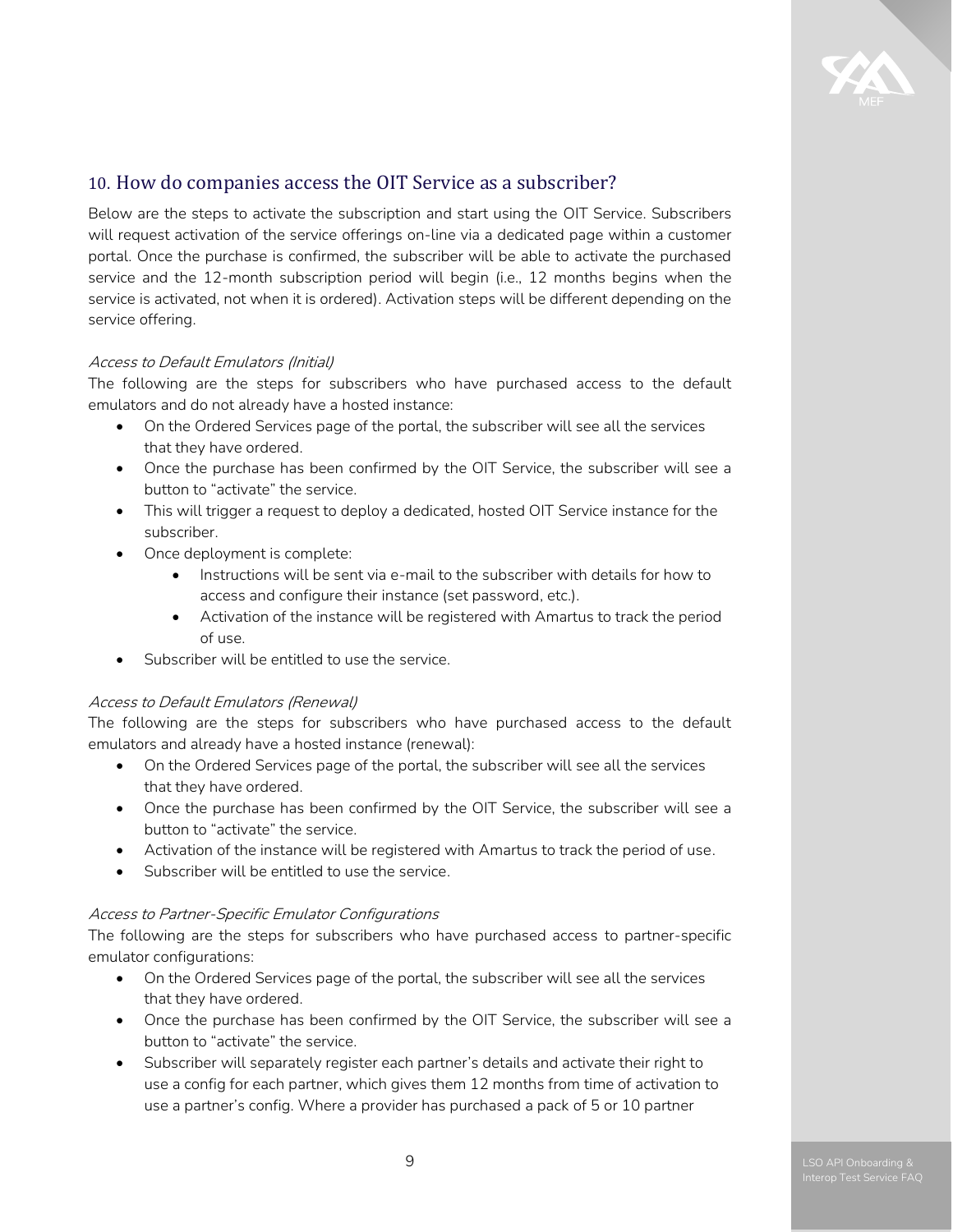configs they must activate their right to use for each of those partners within 12 months of the purchase date of the pack.

• Subscriber will be entitled to use the partner-specific configuration and any updates or upgrades to the partner configs for a period of 12 months from the date of activation, as long as they maintain their subscription to the OIT Service and remain a MEF Member in good standing.

Subscription offering durations will be tracked, and subscribers will be notified via e-mail at 90, 60, and 30 days in advance before expiry.

# <span id="page-9-0"></span>**OIT Service Use Scenarios**

#### <span id="page-9-1"></span>11.How will providers use the OIT Service, and what are the main scenarios?

Once registration and activation are complete, a subscriber can begin using the OIT Service.

#### LSO Sonata Familiarization

The Buyer & Seller emulators are initially configured with the following:

- A default Buyer test suite (subset of MEF W92.1 test cases, CE Access E-Line MEF W106 Product Definition, and mock test data) for generating LSO Sonata requests
- Matching default Seller emulation scripts that provide responses.

This allows the subscriber to run emulated requests to become familiar with the workings of LSO Sonata and the emulators.

#### Implementation Testing / Self-Assessment

The subscriber can use the same default emulations for testing their own LSO Sonata implementation, using the Buyer emulator Postman scripts to test their Seller implementation or the Seller emulator for testing their Buyer implementation. Subscribers can run the test cases in the default test suite or develop new test cases for their specific scenarios using the emulators' tooling.

In terms of the Buyer emulator, the user can configure their specific product offerings, test data, mode of operations (sync, async), LSO Sonata releases, security settings, etc. They can then use the Buyer emulator's guided product payload and request builder wizards that are part of the Buyer design time UI. These guide the user in generating LSO Sonata request payloads needed to test their implementation. This includes support for building positive test requests (validated LSO Sonata requests) as well as negative testing (invalid LSO Sonata requests). These request payloads are then incorporated into Postman test scripts for execution.

In terms of the Seller emulator, the user can configure their specific product offerings, test data, mode of operations (sync, async), LSO Sonata releases, security settings, etc. The Seller emulator offers the ability to develop emulation scripts that are the primary means for the Seller emulator to respond to Buyer requests; these are developed using Groovy scripting language via a standard development IDE and are registered with the Seller emulator against the matching request handler.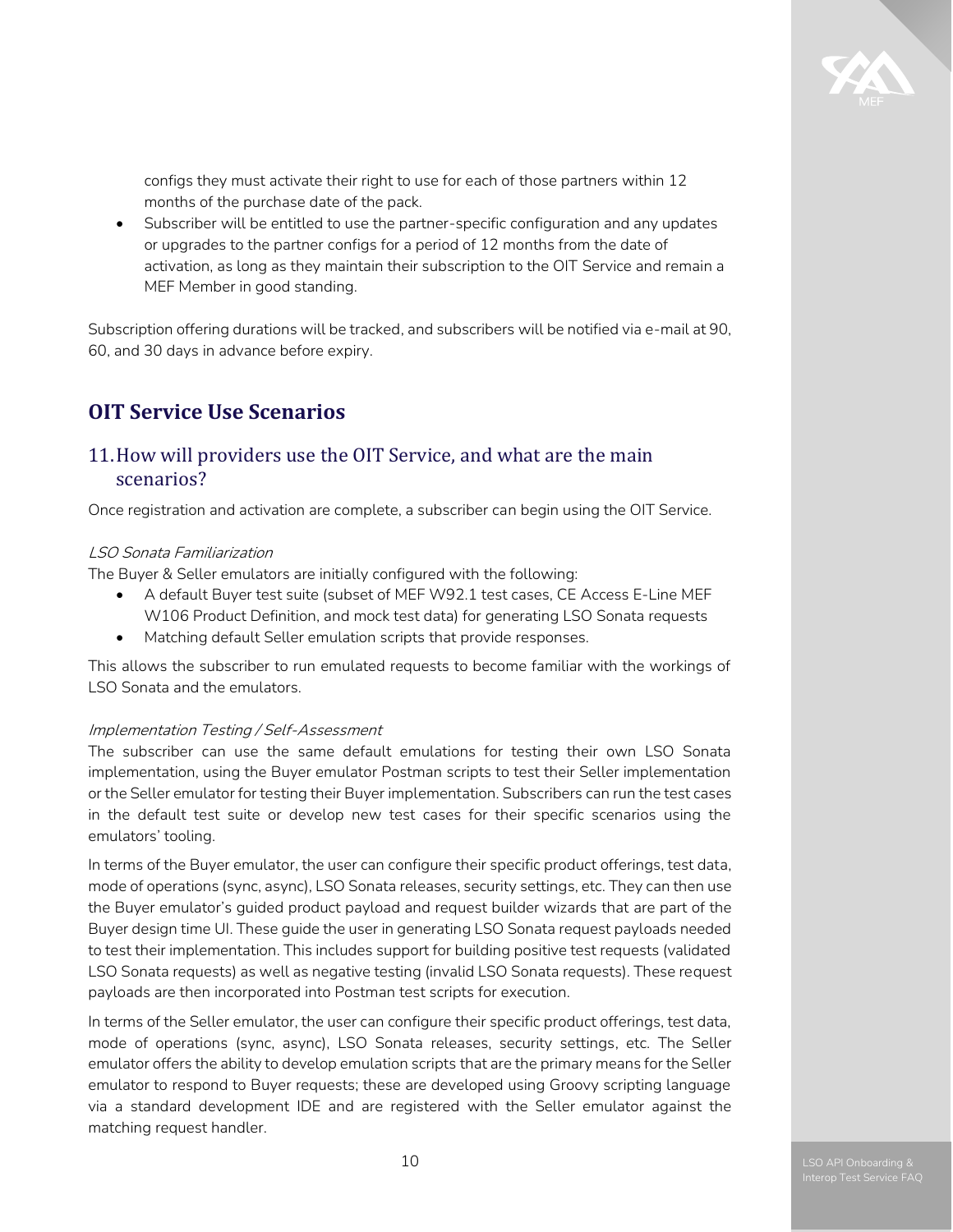

#### Partner Interop Testing

It is expected that providers will have a common and consistent approach for dealing with all partners. Therefore, subscribers will develop their own default suite of Buyer test request scripts and matching Seller response emulation scripts for each of their test cases over time that can be reused for all partners.

When a partner requests the subscriber to provide an emulator configuration, the subscriber will create a partner-specific configuration by selecting the appropriate test case configurations from their default test suite and optionally will develop any additional ones they may need for that partner. The subscriber would then package up that set to share with the partner.

The partner in turn can import the test suite package into their own emulator instance for their independent testing. The packaging of the partner-specific test suite config will differ for Buyer and Seller emulators.

# <span id="page-10-0"></span>**OIT Service Relation to MEF 3.0 LSO Sonata Certification**

#### <span id="page-10-1"></span>12.How does the OIT Service relate to MEF 3.0 LSO Sonata certification?

The OIT Service is a tool that supports the establishment and operation of standard LSO Sonata APIs between partners.

The goal of MEF 3.0 LSO Sonata certification is to provide MEF member service providers with a structured way to validate that their APIs strictly conform to the same well-defined standards implemented by their certified partner providers. Certification aims to build a community of certified providers based on the same official MEF standards.

The OIT Service and LSO Sonata certification differ in that they address different stages of the LSO Sonata adoption lifecycle, and they complement each other in that they both support the same test requirements in the MEF 92.1. draft [standard.](https://www.mef.net/resources/mef-92-1-lso-cantata-sonata-test-requirements/)

#### <span id="page-10-2"></span>13.Do you expect companies to use the OIT Service before starting the certification process or could a company certify before entering production with a specific partner?

Some service providers may use the OIT Service prior to certification, while other providers may pursue certification before using the OIT Service and/or entering production with a partner.

A provider could use the OIT Service to test their implementation against the default configurations that ship with the service as well as partner-specific configurations. This ensures a high degree of confidence in aligning to MEF standards before embarking on certification.

On the other hand, LSO Sonata certification could be used first to validate a service provider's API implementation based on MEF standards before using the OIT Service and engaging with specific partners.

Regardless of the path, MEF's intention is to provide options to help service providers achieve their implementation and marketing goals.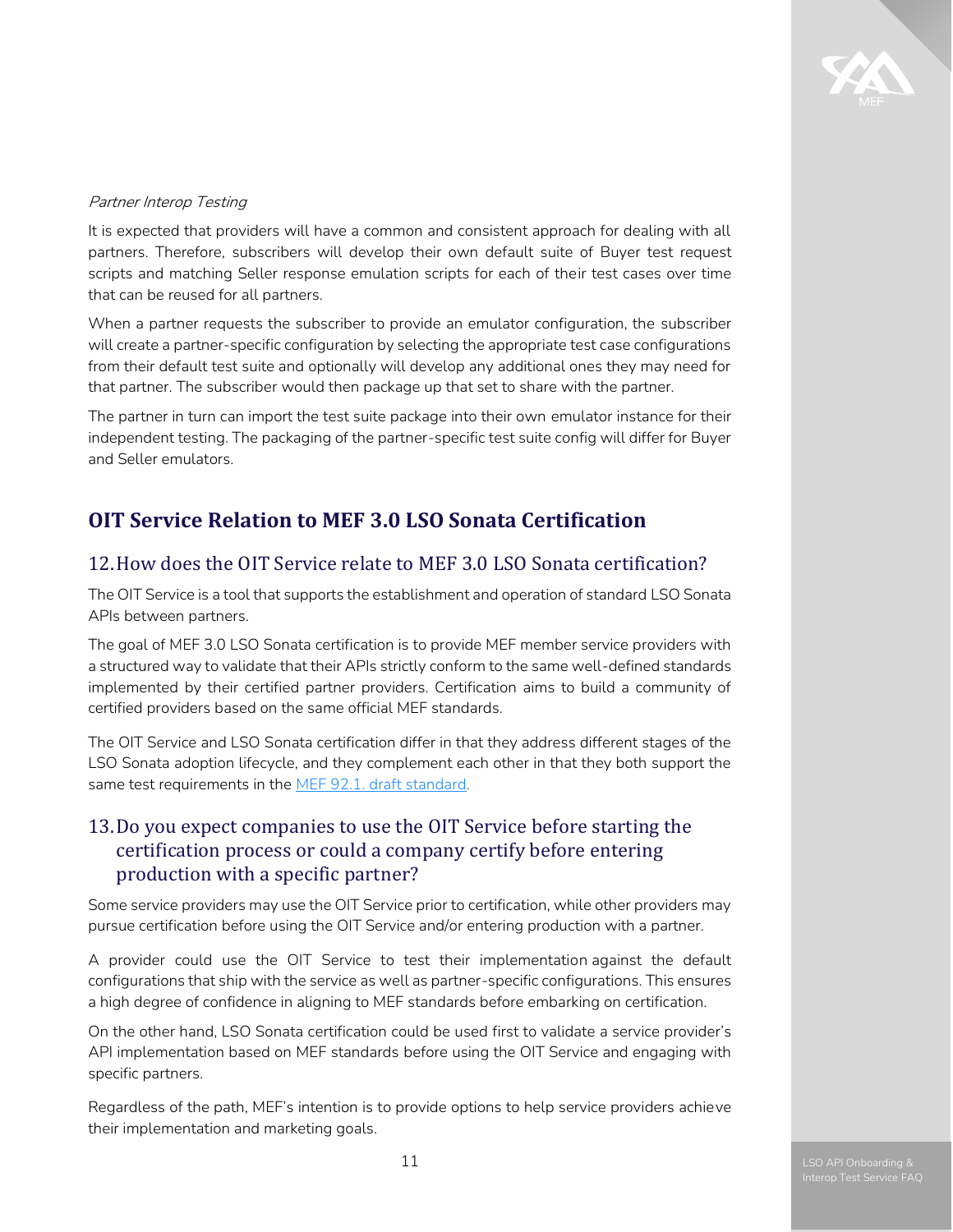

# <span id="page-11-0"></span>14.How much work is required for certification if a company has successfully used the OIT Service to enter production?

Providers typically only implement a subset of functionalities defined by the MEF 92.1 draft standard (e.g., specific LSO Sonata features/APIs, specific sub-features, specific product offerings). This subset is determined based on what is needed to support pairwise negotiation with partners. The OIT Service aims to support significant coverage for this same subset of functionalities for pairwise interop testing. Therefore, testing carried out using the OIT Service should provide significant coverage for the same test cases a provider needs to pass to achieve certification. Additional effort should only be needed for test cases not tested using OIT, but which are supported in a provider's implementation.

# <span id="page-11-1"></span>**OIT Service Support & Information**

# <span id="page-11-2"></span>15.What support is provided for the OIT Service?

Subscribers will have access to Amartus OIT online support via email or a web portal (based on JIRA Service Manager & Confluence). Both e-mail and the portal can be used to log issues, and the portal is used to track status. In addition, a subscriber can look for related issues and fixes and access support documentation, videos, etc. for configuring and using the OIT Service. Maintenance windows for updates/upgrade of the service will be coordinated with the subscriber to take place at an appropriate time.

# <span id="page-11-3"></span>16.Who should I contact for more information?

Contact *LSOOIT@mef.net* for more information on the OIT Service.